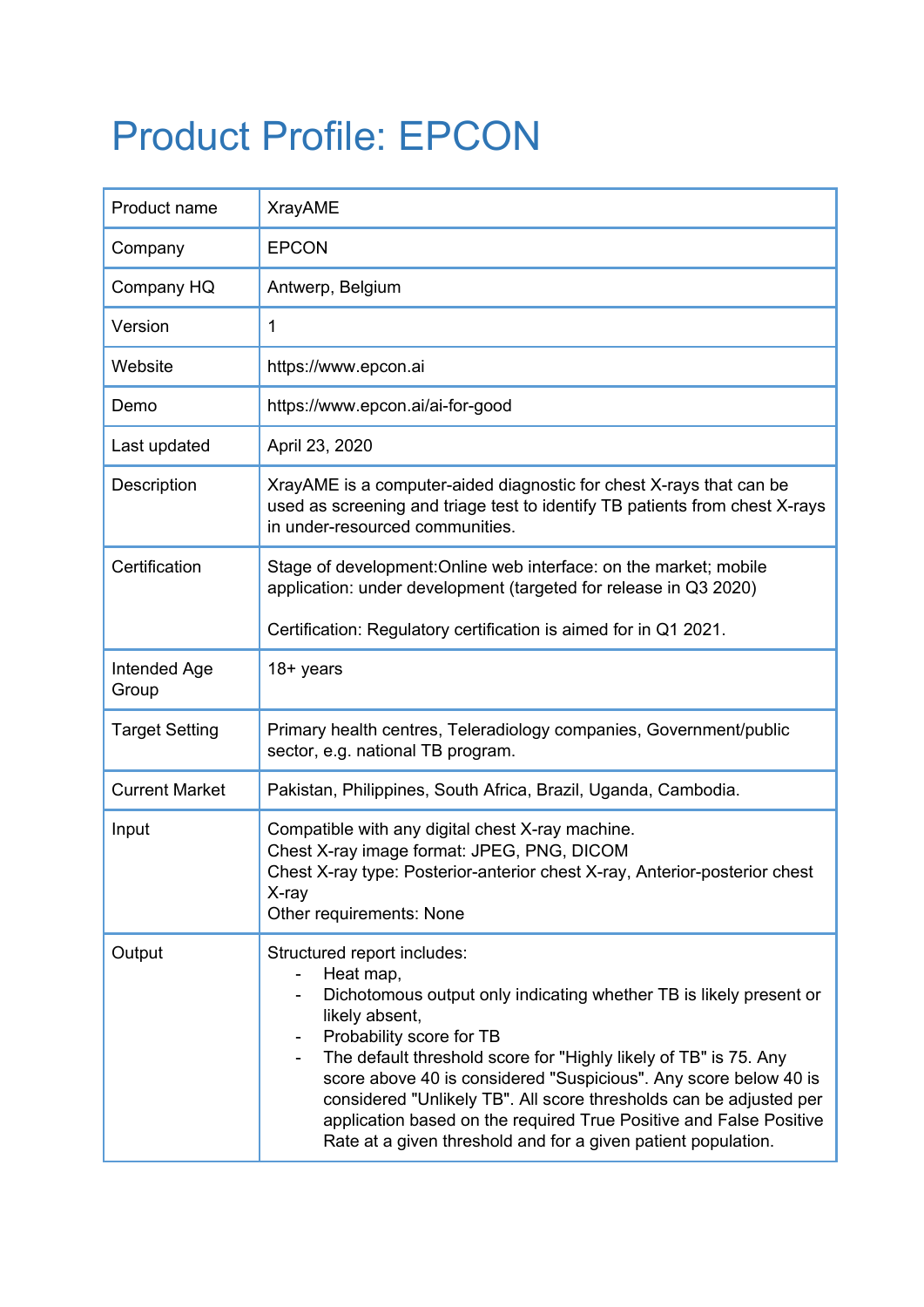|                                                  | NELSI207468861 / CHIBI FANINI^*<br>DELE<br>×                                                                                                                                                                                        |  |
|--------------------------------------------------|-------------------------------------------------------------------------------------------------------------------------------------------------------------------------------------------------------------------------------------|--|
|                                                  | <b>TB Diagnosis</b><br>Score<br>85<br>Grade<br><b>Highly likely TB</b><br>$O$ I agree<br>◯ I do not agree<br><b>Other Diagnosis</b><br>98<br>Score<br><b>Likely Abnormal</b><br>Grade<br>$O$ I agree<br>$O$ I do not agree<br>b.dcm |  |
| <b>Deployment</b>                                | Online & Offline                                                                                                                                                                                                                    |  |
| Hardware                                         | For cloud solution: a web interface running on a desktop PC or tablet.<br>For offline solution: a device with power supply that hosts a DICOM<br>C-store and local user interface is provided.                                      |  |
| X Ray Machine<br>Validation                      | Recommended: Calibration of score thresholds of the software output<br>based on a reference set (500) of classified images obtained from the<br>given machine and patient population.                                               |  |
| Software                                         | Any modern web browser.                                                                                                                                                                                                             |  |
| Server                                           | The cloud server requires 32 GB RAM, 8 cores and 500 GB disk space.<br>The offline device requires 4 GB RAM.                                                                                                                        |  |
| Integration                                      | EPCON uses DICOM C-store and all other legacy integrations will need to<br>be discussed on a case-by-case basis.                                                                                                                    |  |
| <b>Processing Time</b>                           | 20 seconds                                                                                                                                                                                                                          |  |
| <b>Data Sharing &amp; Privacy</b>                |                                                                                                                                                                                                                                     |  |
| Server location<br>(for online<br>product)       | Current server located in South Africa, but local or national servers can be<br>set up if required.                                                                                                                                 |  |
| Data shared with<br>manufacturer?                | No DICOM pixel data or metadata are shared with the manufacturers<br>during use of the product.                                                                                                                                     |  |
| De-identification<br>(option to<br>de-identify?) | No DICOM metadata is saved by the tool and only the extracted images<br>are displayed. Identifying information printed on the image is not removed.                                                                                 |  |
| <b>Software Updates</b>                          |                                                                                                                                                                                                                                     |  |